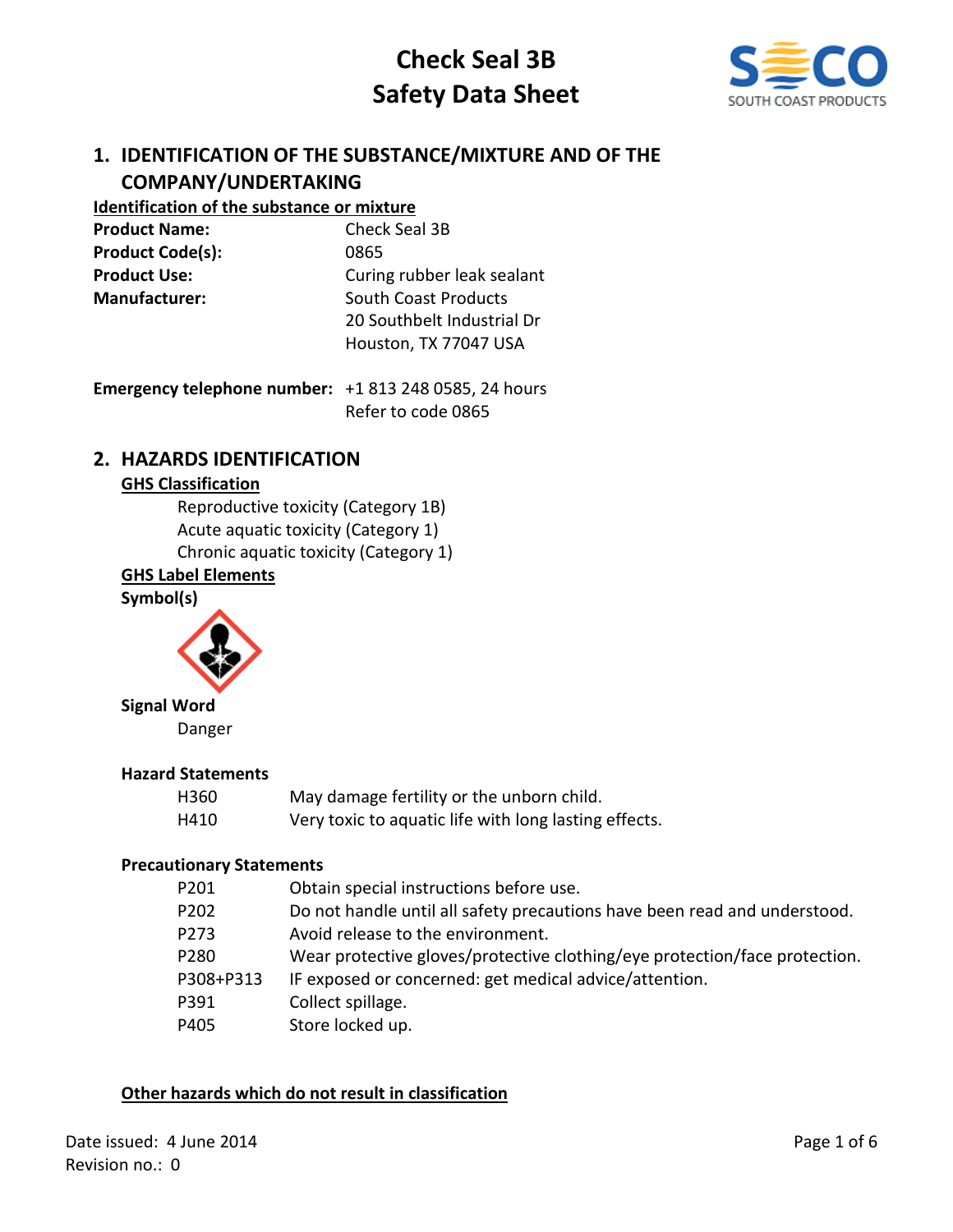

High pressure injection under skin is a medical emergency.

# **3. COMPOSITION/INFORMATION ON INGREDIENTS**

### **Hazardous components**

| Component                                                          | Concentration |
|--------------------------------------------------------------------|---------------|
| Bis(2-ethylhexyl) phthalate*                                       | 45-50%        |
| CAS-No. 117-81-7                                                   |               |
| EC-No. 204-211-0                                                   |               |
| Index-No. 607-317-00-9                                             |               |
| *Included in the Candidate List of Substances of Very High Concern |               |
| (SVHC) according to Regulation (EC) No. 1907/2006 (REACH)          |               |

## **4. FIRST AID MEASURES**

- **Inhalation:** Move exposed person to fresh air. If not breathing, give artificial respiration. Get medical attention.
- **Ingestion:** Wash out mouth with water. Do not induce vomiting unless directed by medical personnel. Get medical attention.
- **Skin contact:** Remove contaminated clothing and shoes. Wash skin with soap and water. Get medical attention. High pressure injection under skin requires immediate medical attention.

**Eye contact:** Check for and remove any contact lenses. Immediately flush eyes with running water for at least 5 minutes, keeping eyelids open. Get medical attention.

## **5. FIRE-FIGHTING MEASURES**

| Suitable media:              | Use dry chemical, $CO2$ , water spray (fog) or foam.                 |
|------------------------------|----------------------------------------------------------------------|
| <b>Not suitable:</b>         | Do not use water jet.                                                |
| <b>Hazardous combustion</b>  | Carbon monoxide, carbon dioxide, products of incomplete              |
| products:                    | hydrocarbon combustion.                                              |
| Special protective equipment | Fire-fighters should wear appropriate protective equipment and self- |
| for fire-fighters:           | contained breathing apparatus with a full face-piece operated in     |
|                              | positive pressure mode.                                              |

## **6. ACCIDENTAL RELEASE MEASURES**

| <b>Personal precautions:</b>      | Wear appropriate personal protection equipment (see section 8).       |
|-----------------------------------|-----------------------------------------------------------------------|
| <b>Environmental precautions:</b> | Recover free product. Dispose of material in accordance with all      |
|                                   | regulations. Keep product out of sewers and watercourses. Advise      |
|                                   | authorities if large amounts of product enters waterways or extensive |
|                                   | land areas.                                                           |

# **7. HANDLING AND STORAGE**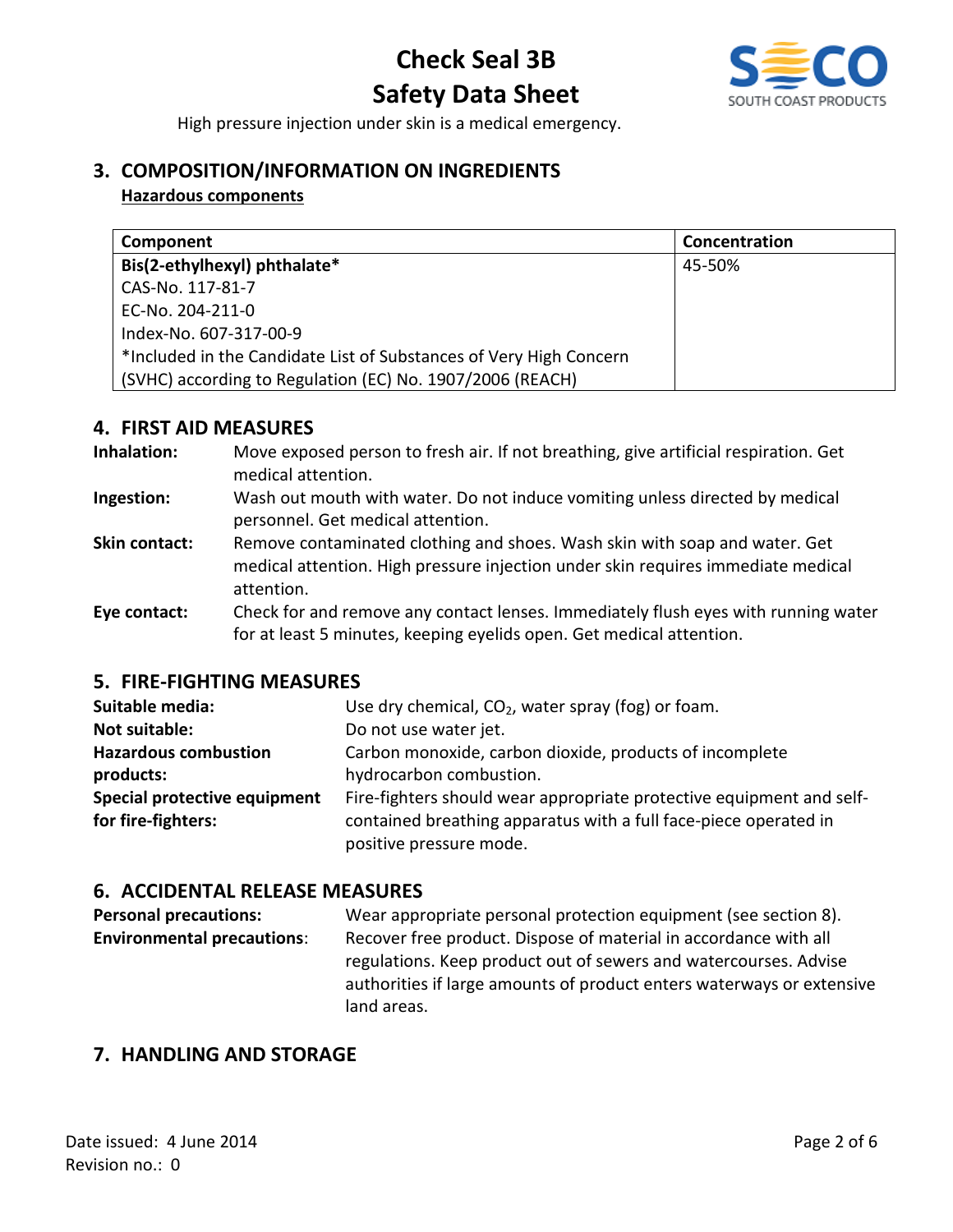

| Handling: | Wear appropriate personal protection equipment (see section 8). Do       |
|-----------|--------------------------------------------------------------------------|
|           | not eat, drink or smoke when using. Wash thoroughly after handling.      |
|           | Follow good hygiene and housekeeping practices.                          |
| Storage:  | Store in cool dry area in original or equivalent container in accordance |
|           | with all regulations. Do not expose to extreme heat or flame. Store      |
|           | below 65°C (150°F), away from strong oxidizers and acids.                |

# **8. EXPOSURE CONTROLS/PERSONAL PROTECTION**

#### **Control parameters:**

#### **Components with workplace control parameters**

| <b>Chemical name</b>        | CAS no.  | Value                                                        | Control              | <b>Basis</b>                             |  |
|-----------------------------|----------|--------------------------------------------------------------|----------------------|------------------------------------------|--|
|                             |          |                                                              | parameters           |                                          |  |
| Bis(2-ethylhexyl) phthalate | 117-81-7 | <b>TWA</b>                                                   | 5 mg/m <sup>3</sup>  | USA. ACGIH Threshold Limit Values (TLV)  |  |
|                             | Remarks  | Lower respiratory tract irritation                           |                      |                                          |  |
|                             |          | Confirmed animal carcinogen with unknown relevance to humans |                      |                                          |  |
|                             |          | <b>TWA</b>                                                   | 5 mg/m <sup>3</sup>  | USA. NIOSH Recommended Exposure Limits   |  |
|                             |          | Potential occupational carcinogen                            |                      |                                          |  |
|                             |          | <b>TWA</b>                                                   | 5 mg/m <sup>3</sup>  | USA. Occupational Exposure Limits (OSHA) |  |
|                             |          | <b>STEL</b>                                                  | 10 mg/m <sup>3</sup> | USA. Occupational Exposure Limits (OSHA) |  |

| <b>Engineering controls:</b>   | Use with adequate ventilation.                                                                                                                                                |
|--------------------------------|-------------------------------------------------------------------------------------------------------------------------------------------------------------------------------|
| <b>Eye/face protection:</b>    | Safety glasses. Ensure eye bath is to hand.                                                                                                                                   |
| Hand protection:               | Protective gloves (nitrile). Inspect gloves prior to use.                                                                                                                     |
| Skin protection:               | No additional protection required beyond normal industrial attire is<br>required.                                                                                             |
| <b>Respiratory protection:</b> | Where ventilation is inadequate, use approved respirator with<br>combination cartridges. If respirator is sole means of protection, use<br>full face supplied air respirator. |

## **9. PHYSICAL AND CHEMICAL PROPERTIES**

| <b>Appearance and odor:</b>      | Paste with variable color, mild odor                              |  |
|----------------------------------|-------------------------------------------------------------------|--|
| pH:                              | Not applicable, insoluble in water                                |  |
| Flash point:                     | 207°C (405°F) (Cleveland open cup)                                |  |
| <b>Evaporation rate:</b>         | No data available                                                 |  |
| <b>Upper flammability limit:</b> | No data available                                                 |  |
| Lower flammability limit:        | No data available                                                 |  |
| Vapor pressure:                  | No data available                                                 |  |
| Vapor density:                   | No data available                                                 |  |
| <b>Relative density:</b>         | 0.9                                                               |  |
| Solubility:                      | Insoluble in water, soluble in alcohols and petroleum distillates |  |
| <b>Viscosity:</b>                | No data available                                                 |  |

# **10. STABILITY AND REACTIVITY**

| <b>Chemical stability:</b> | Stable |
|----------------------------|--------|
|----------------------------|--------|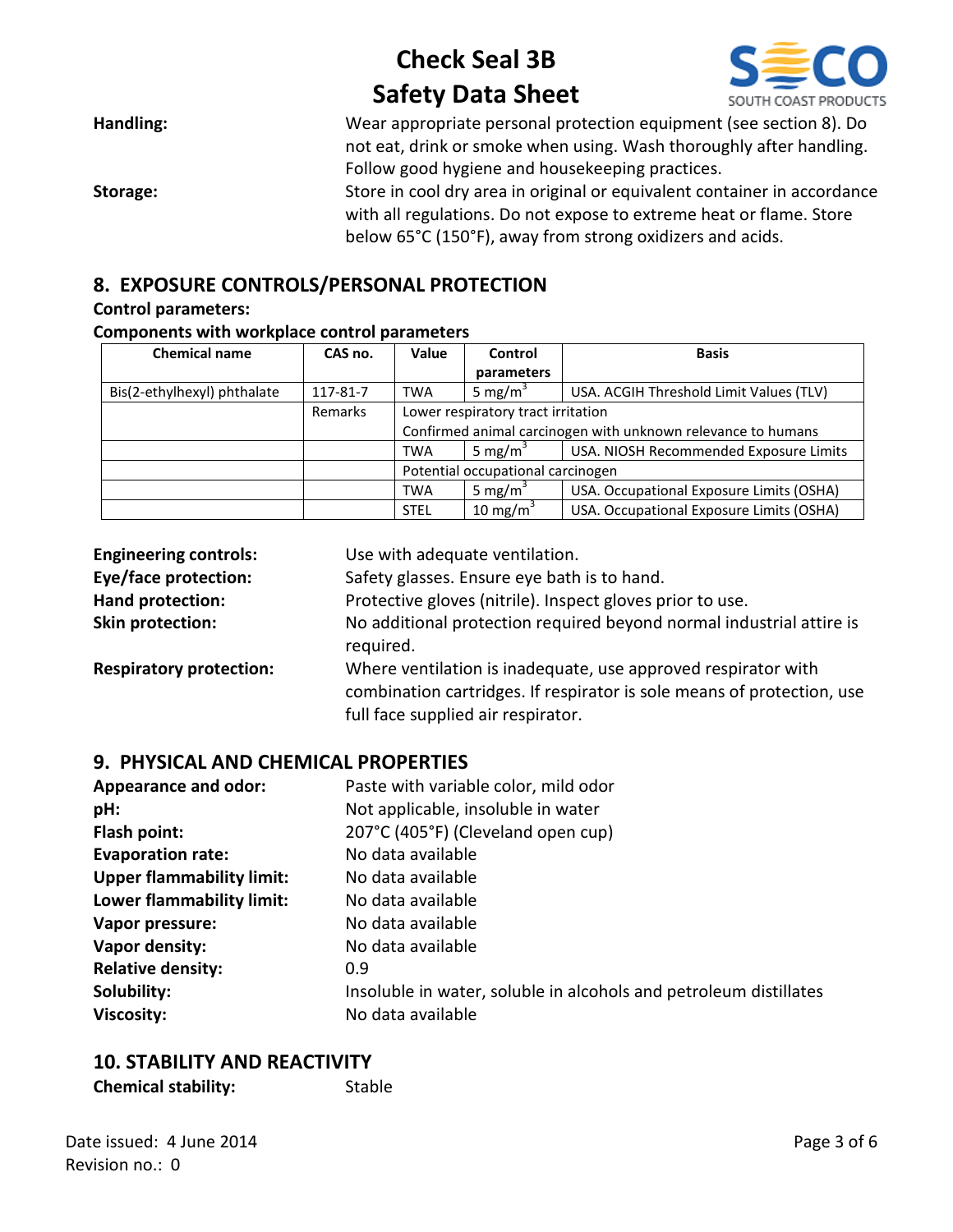

**Conditions to avoid:** Extreme heat **Incompatible materials:** Strong oxidizers **Hazardous decomposition** 

**products:** Carbon monoxide, carbon dioxide

# **11. TOXICOLOGICAL INFORMATION**

## *Information on bis(2-ethylhexyl) phthalate:*

| <b>Acute toxicity:</b>                |                                                                                  |  |  |  |
|---------------------------------------|----------------------------------------------------------------------------------|--|--|--|
| LD50 oral $-$ rat $-30,000$ mg/kg     |                                                                                  |  |  |  |
| LD50 inhalation – no data available   |                                                                                  |  |  |  |
| LD50 dermal - rabbit $-$ 25,000 mg/kg |                                                                                  |  |  |  |
| <b>Skin corrosion/irritation:</b>     | Skin – rabbit – mild skin irritation – 24 h                                      |  |  |  |
|                                       | <b>Serious eye damage/irritation:</b> Eyes – rabbit – mild eye irritation – 24 h |  |  |  |
| Sensitization:                        | No data available                                                                |  |  |  |
| <b>Germ cell mutagenicity:</b>        | No data available                                                                |  |  |  |
| Carcinogenicity:                      | IARC: Group 2B – possibly carcinogenic to humans                                 |  |  |  |
|                                       | NTP: Reasonably anticipated to be a human carcinogen                             |  |  |  |
|                                       | OSHA: No component of this product present at levels greater than or             |  |  |  |
|                                       | equal to 0.1% is identified as a carcinogen or potential carcinogen              |  |  |  |
| <b>Reproductive toxicity:</b>         | May cause congenital malformation in the fetus. Presumed human                   |  |  |  |
|                                       | reproductive toxicant. May cause reproductive disorders.                         |  |  |  |
| STOT - single exposure:               | No data available                                                                |  |  |  |
| STOT - repeated exposure:             | No data available                                                                |  |  |  |
| <b>Aspiration hazard:</b>             | No data available                                                                |  |  |  |

## **12. ECOLOGICAL INFORMATION**

|                               | bis(2-ethylhexyl) phthalate:          |                                                                                                                                                                                                                    |
|-------------------------------|---------------------------------------|--------------------------------------------------------------------------------------------------------------------------------------------------------------------------------------------------------------------|
|                               | <b>Ecotoxicity:</b> Toxicity to fish: | LC50 – Pimephales promelas (fathead minnow) - $> 0.67$ mg/l – 96 h<br>LC50 - Oncorhynchus mykiss (rainbow trout) - > 0.32 mg/l - 96 h<br>LC 50 - Cyprinodon variegatus (sheepshead minnow) - $>0.17$ mg/l -<br>96h |
|                               |                                       | LC50 – Lepomis machorchirus (bluegill) - $> 0.20$ mg/l – 96 h<br>NOEC – other fish - $> 0.3$ mg/l – 96 h                                                                                                           |
|                               |                                       | Toxicity to daphnia and other aquatic invertebrates:                                                                                                                                                               |
|                               |                                       | Immobilization EC50 - Daphnia magnia (water flea) - > 0.16mg/l - 48h                                                                                                                                               |
| Product:                      |                                       |                                                                                                                                                                                                                    |
|                               | Persistence/degradability:            | No data available.                                                                                                                                                                                                 |
| <b>Mobility:</b>              |                                       | No data available.                                                                                                                                                                                                 |
| <b>Other adverse effects:</b> |                                       | Bis(2-ethylhexyl) phthalate is very toxic to aquatic life with long lasting<br>effects. Avoid release to the environment.                                                                                          |

# **13. DISPOSAL CONSIDERATIONS**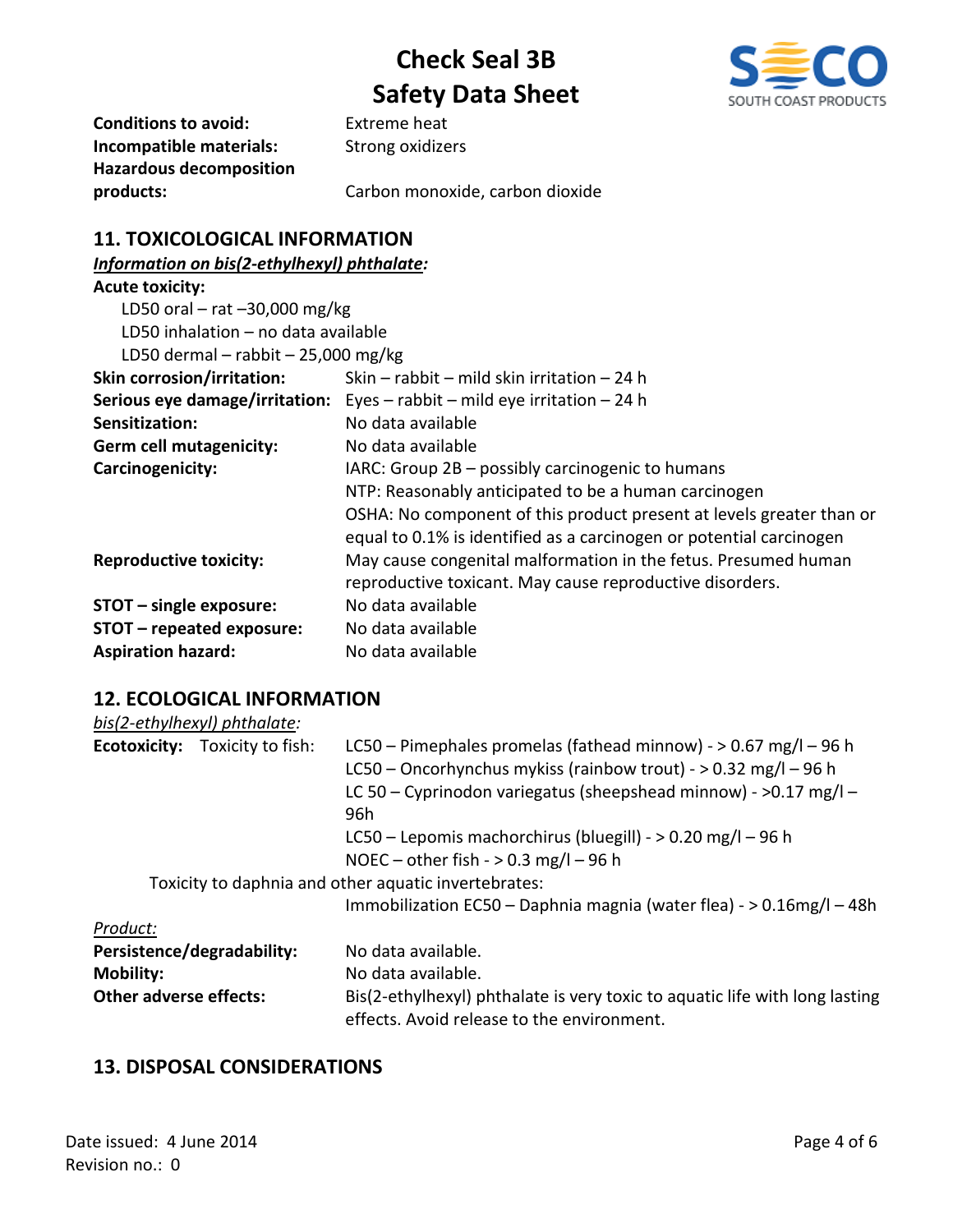

**Waste disposal:** Generation of waste should be avoided or minimized where possible. Empty containers may contain residue. Dispose of non-recyclable material via licensed waste disposal operator. Follow all applicable regulations.

## **14. TRANSPORT INFORMATION**

**DOT (US):** Not regulated.

- **IMDG:** UN3077, Environmentally hazardous substance, solid, n.o.s. (benzyl benzoate), Class 9, PGIII. Marine pollutant: no.
- **IATA:** UN3077, Environmentally hazardous substance, solid, n.o.s. (benzyl benzoate), Class 9, PGIII. Marine pollutant: no.

## **15. REGULATORY INFORMATION**

#### **US Regulations**

**SARA 302 Components**: No chemicals in this material are subject to the reporting requirements of SARA Title II, Section 302 **SARA 313 Components**: bis(2-ethylhexyl) phthalate, CAS-No. 117-81-7 **SARA 311/312 Hazards**: Chronic health hazard

#### **State Regulations**

**California Prop 65**: WARNING: This product contains a chemical known to the State of California to cause cancer: bis(2-ethylhexyl) phthalate, CAS-No. 117-81-7. WARNING: This product contains a chemical known to the State of California to cause birth defects or other reproductive harm: B bis(2-ethylhexyl) phthalate, CAS-No. 117-81-7.

**Massachusetts Right to Know**: bis(2-ethylhexyl) phthalate, CAS-No. 117-81-7 **New Jersey Right to Know**: bis(2-ethylhexyl) phthalate, CAS-No. 117-81-7 **Pennsylvania RTK Hazardous Substances**: bis(2-ethylhexyl) phthalate, CAS-No. 117-81-7

**United States inventory (TSCA):** All ingredients listed or exempt.

#### **International regulations**

**Canada: WHMIS Classification**: Not controlled. **WHMIS**: This product has been classified according to the hazard criteria of the CPR and the MSDS contains all of the information required by the CPR. **Canada Domestic Substances List**: All ingredients listed or exempt.

**Europe inventory (EINECS):** All ingredients listed or exempt.

**Australia inventory (AICS):** All ingredients listed or exempt.

**China inventory (IECSC):** All ingredients listed or exempt.

**Philippines inventory (PICCS):** All ingredients listed or exempt.

## **16. OTHER INFORMATION**

**Hazardous Material Information System (USA):** 

| <b>HEALTH</b>              | በ* |
|----------------------------|----|
| <b>FIRE</b>                |    |
| <b>REACTIVITY</b>          | Λ  |
| <b>PERSONAL PROTECTION</b> | в  |